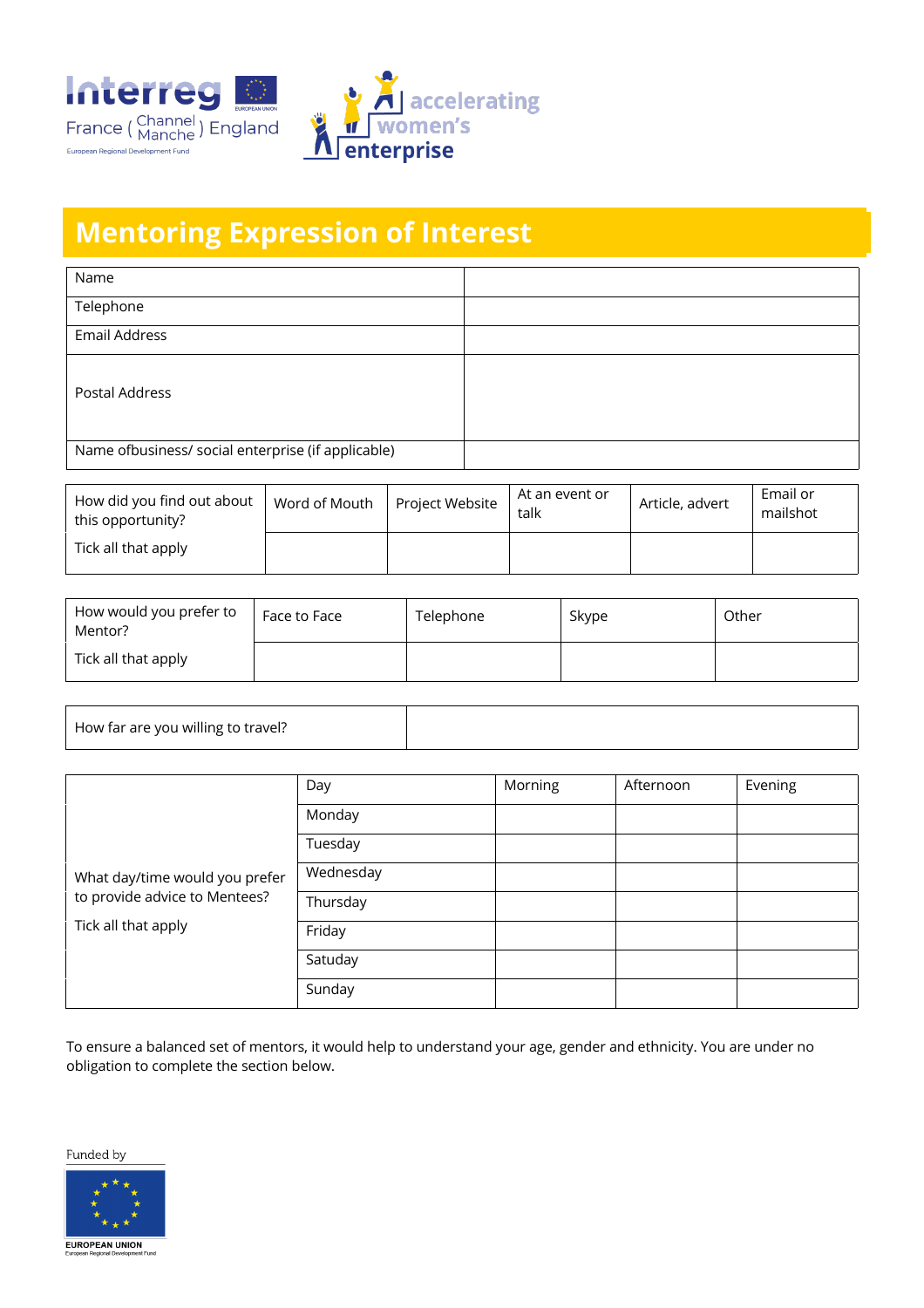| Gender                 | Male     | Female | Other  |       |
|------------------------|----------|--------|--------|-------|
| <b>Ethnic Grouping</b> |          |        |        |       |
| Age                    | $16-24.$ | 25-34. | 35-49. | $50+$ |
| Disability             | Yes      | No     |        |       |

**What do you hope mentees will take away from your mentoring?** Please consider that people attend from a range of

## **Please provide an overview/ summary of your area of expertise for mentoring**

backgrounds.

**Please tell us about yourself and/ or your business or social enterprise?** Short bio or summary bio with photo (photo is optional)

Individuals should have knowledge, expertise, skills and experience in one or more of the following areas;

| Mentor Knowledge Matrix - Please tick all those that you have a reasonable level of knowledge about |             |                                         |  |  |
|-----------------------------------------------------------------------------------------------------|-------------|-----------------------------------------|--|--|
| <b>Expertise</b>                                                                                    | <b>Tick</b> | Please specify your specific expertise: |  |  |
| The challenges of start-up businesses and<br>how to overcome them                                   |             |                                         |  |  |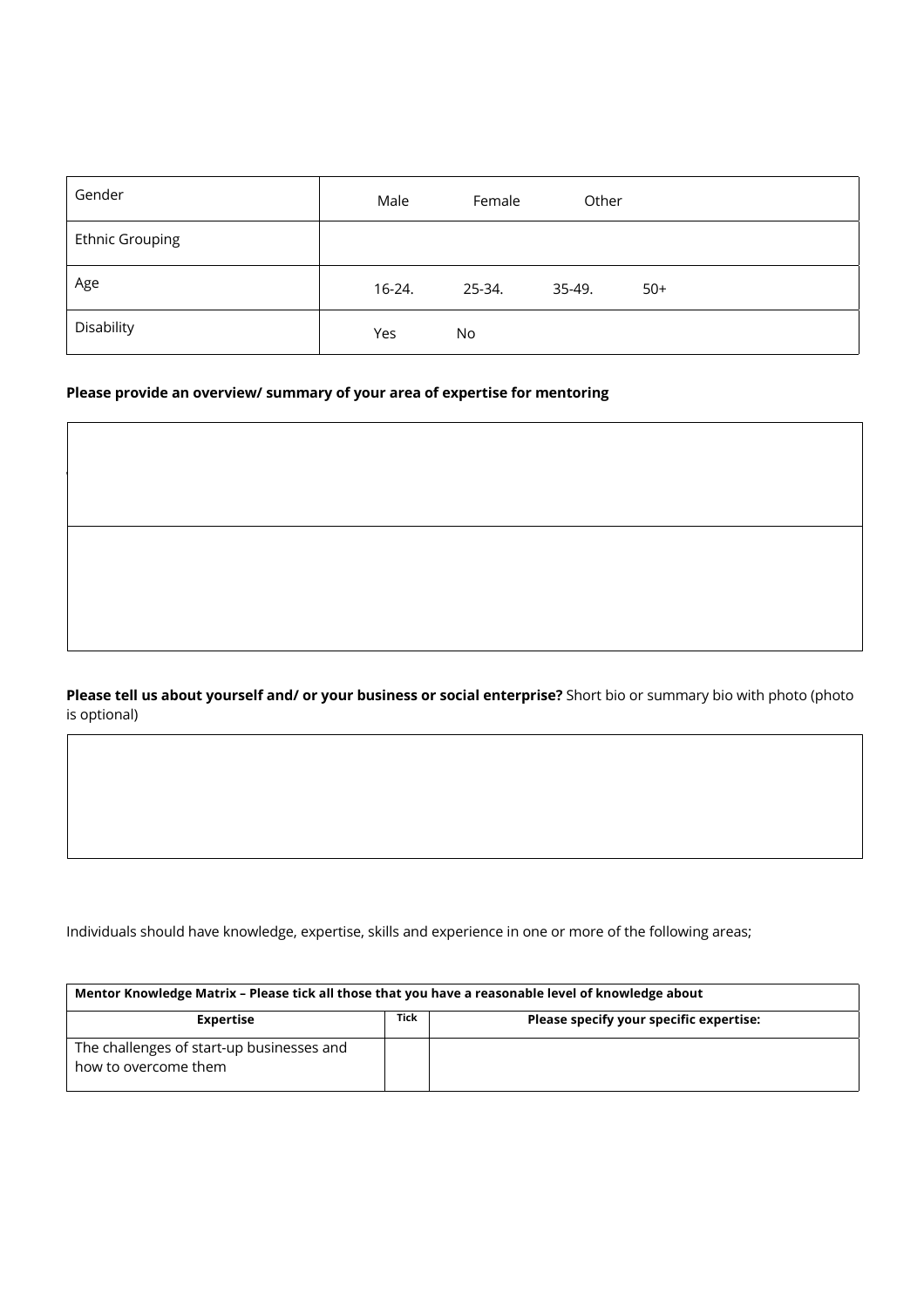| Leadership, managing people, decision<br>making    |  |
|----------------------------------------------------|--|
| Marketing and marketing communications             |  |
| Market research                                    |  |
| Sales, business development, customer<br>retention |  |
| ICT                                                |  |
| Finance management                                 |  |
| Legal and governance matters                       |  |
| Project and change management                      |  |
| Managing risk                                      |  |
| Innovation and new product development             |  |
| Time and stress management                         |  |
| Other                                              |  |
|                                                    |  |
|                                                    |  |
|                                                    |  |
|                                                    |  |

| <b>Sectoral experience</b>           | <b>Tick</b> | Please specify your specific experience: |
|--------------------------------------|-------------|------------------------------------------|
| Human Resources                      |             |                                          |
| Health and Wellbeing                 |             |                                          |
| Social Care                          |             |                                          |
| Retail                               |             |                                          |
| <b>Customer Service</b>              |             |                                          |
| Training and Education               |             |                                          |
| Recruitment                          |             |                                          |
| Creative Industries, Media, Arts and |             |                                          |
| Entertainment                        |             |                                          |
| Manufacturing                        |             |                                          |
| Hospitality/Tourism                  |             |                                          |
| Green Economy/ Environment           |             |                                          |
| Personal services                    |             |                                          |
| Administration                       |             |                                          |